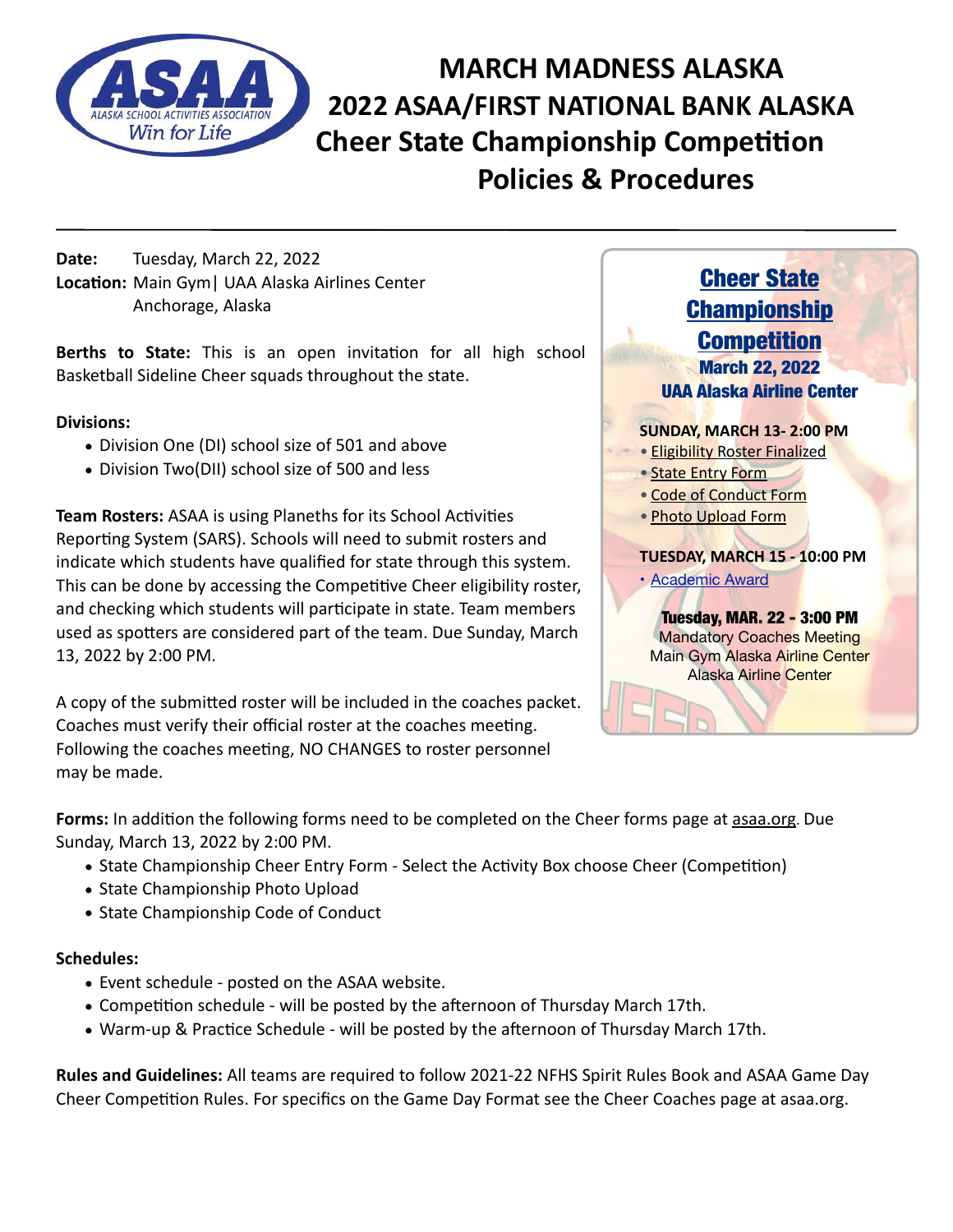# 2022 CHEER STATE COMPETITION POLICIES & PROCEDURES

**Mandatory Coaches Meeting:** All Head Coaches are required to attend the coaches meeting Tuesday March 22nd at 3:00 PM in the Main Gym at the Alaska Airline Center. During the coaches meeting all the policies, procedures, schedule, music testing, coaches questions, and more will be reviewed.

**Warm-up & Practices:** Prior to their competition, each team will be given a warm-up area (i.e. stretch, jog walk through formations etc). Practices can be scheduled on the main gym basketball court Tuesday by contacting Sandi (907-563-3723 or [sandi@asaa.org\)](mailto:sandi@asaa.org) after Thursday March 17th.

**Music:** Music for all routines must be on a smart phone with headphone jack. Coaches are required to test their music on the competition floor. Adequate time will be given after the coaches meeting.

**Competition Floor:** The competition will be performed on a regulation basketball court.

**Coaches Passes:** Certified coaches will receive passes for access into the event.

**Locker Rooms/Team Area:** This facility has limited locker rooms. **Teams must come ready to perform.**

**School Signs:** Schools are allowed to hang signs that are positive and directed only towards the schools team. To hang signs only painters tape (blue) may be used. School signs will be removed if hung over sponsor, exit, or other state championship signs. Please remove your signage at the end of the event.

**Results:** Results will be posted online at the conclusion of the competition on the ASAA website, cheer section.

**Photography/Videotaping:** The competition will be web streamed at [nfhsnetwork.com](http://nfhsnetwork.com) . No flash photography. Fans, parents, coaches, school employees, are only allowed to photograph in the spectator area. Only ASAA Credentialed Media are allowed to be outside the spectator area.

**Event Supervision:** Each participating school will be requested to identify an administrator or other person approved in advance by the principal who is responsible for the conduct of its coaches, participants and fans throughout the contest, as defined in the ASAA bylaws Article 6, Section 4. Please have the designee check in with ASAA staff upon arrival at the event.

**Food/Hospitality:** There will not be a hospitality room for this event. Please no outside food or drink. Participants may bring water bottles. UAA will be providing concessions throughout the event. No other unauthorized food providers will be allowed.

**State Merchandise:** Northwest Designs is the Official State Merchandise Vendor. NWD will have a large variety of apparel and feature on-site printing with customized made to order commemorative items. A web store is also available online at ASAA.org/store.

### **Awards:**

- 1st and 2nd Place Team Trophies for Division I & II
- Academic Award for Division I & II